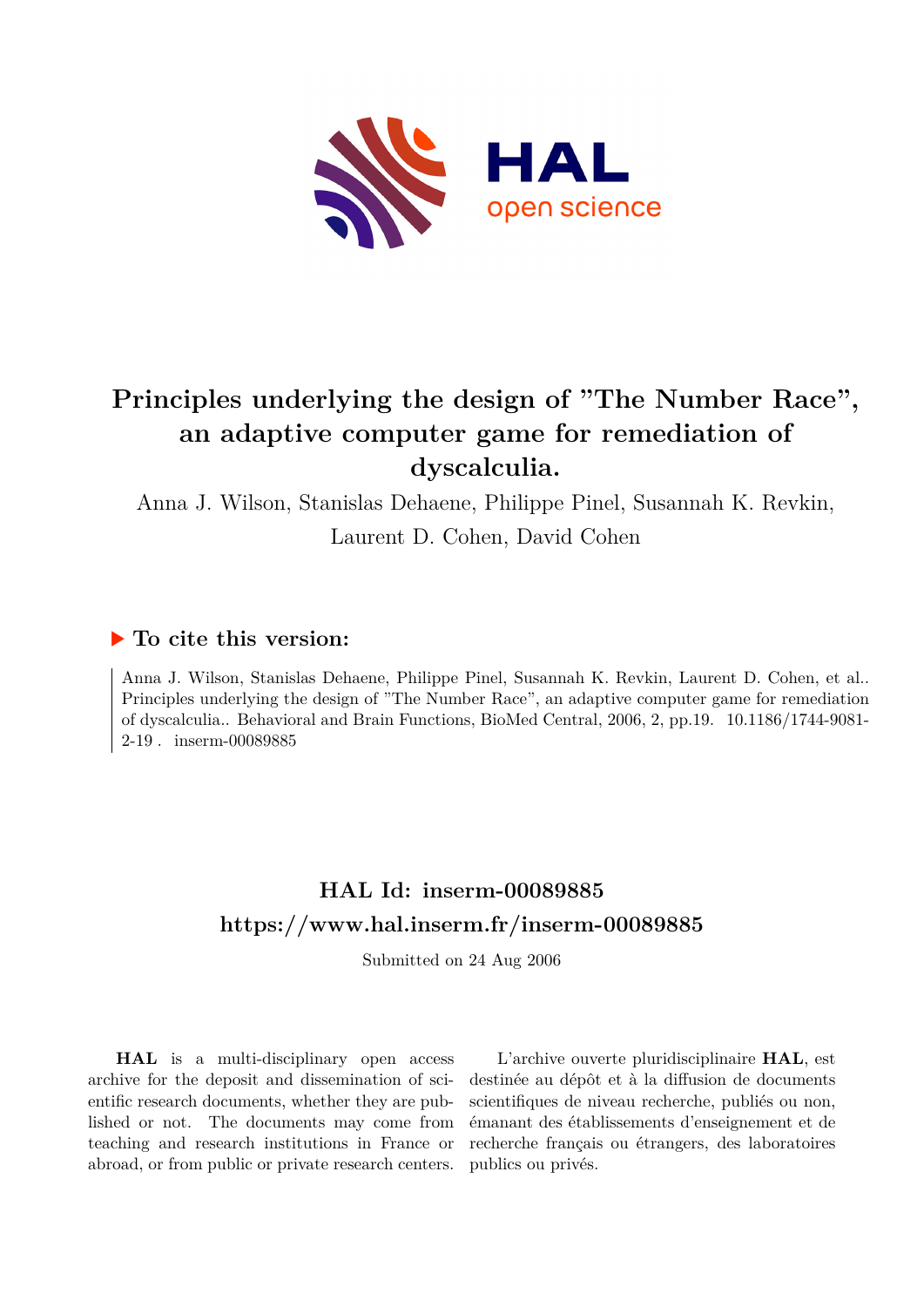# Methodology **[Open Access](http://www.biomedcentral.com/info/about/charter/) Principles underlying the design of "The Number Race", an adaptive**

**RioMed Central** 

**computer game for remediation of dyscalculia** Anna J Wilson\*<sup>1</sup>, Stanislas Dehaene1,2, Philippe Pinel<sup>1</sup>, Susannah K Revkin<sup>1</sup>, Laurent Cohen<sup>1,3</sup> and David Cohen<sup>4</sup>

Address: <sup>1</sup>INSERM-CEA Unit 562 « Cognitive Neuroimaging », Service Hospitalier Frédéric Joliot, CEA-DRM-DSV, 91401 Orsay, France, <sup>2</sup>Collège de France, 11 place Marcelin Berthelot, 75231 Paris Cedex 05, France, <sup>3</sup>Service de Neurologie, Hôpital de la Pitié-Salpêtrière, AP-HP, 47 bd de l'Hôpital, 75013, Paris, France and <sup>4</sup>Department of Child and Adolescent Psychiatry, Université Pierre et Marie Curie, Laboratoire CNRS "Du comportement et de la cognition", Hôpital Pitié-Salpêtrière, AP-HP, 47 bd de l'Hôpital, 75013, Paris, France

Email: Anna J Wilson\* - ajwilsonkiwi@yahoo.fr; Stanislas Dehaene - dehaene@shfj.cea.fr; Philippe Pinel - pinel@shfj.cea.fr; Susannah K Revkin - susannahrevkin@yahoo.fr; Laurent Cohen - laurent.cohen@psl.ap-hop-paris.fr; David Cohen - david.cohen@psl.ap-hopparis.fr

> Received: 07 December 2005 Accepted: 30 May 2006

\* Corresponding author

Published: 30 May 2006

*Behavioral and Brain Functions* 2006, **2**:19 doi:10.1186/1744-9081-2-19

[This article is available from: http://www.behavioralandbrainfunctions.com/content/2/1/19](http://www.behavioralandbrainfunctions.com/content/2/1/19)

© 2006 Wilson et al; licensee BioMed Central Ltd.

This is an Open Access article distributed under the terms of the Creative Commons Attribution License [\(http://creativecommons.org/licenses/by/2.0\)](http://creativecommons.org/licenses/by/2.0), which permits unrestricted use, distribution, and reproduction in any medium, provided the original work is properly cited.

# **Abstract**

**Background:** Adaptive game software has been successful in remediation of dyslexia. Here we describe the cognitive and algorithmic principles underlying the development of similar software for dyscalculia. Our software is based on current understanding of the cerebral representation of number and the hypotheses that dyscalculia is due to a "core deficit" in number sense or in the link between number sense and symbolic number representations.

**Methods:** "The Number Race" software trains children on an entertaining numerical comparison task, by presenting problems adapted to the performance level of the individual child. We report full mathematical specifications of the algorithm used, which relies on an internal model of the child's knowledge in a multidimensional "learning space" consisting of three difficulty dimensions: numerical distance, response deadline, and conceptual complexity (from non-symbolic numerosity processing to increasingly complex symbolic operations).

**Results:** The performance of the software was evaluated both by mathematical simulations and by five weeks of use by nine children with mathematical learning difficulties. The results indicate that the software adapts well to varying levels of initial knowledge and learning speeds. Feedback from children, parents and teachers was positive. A companion article [1] describes the evolution of number sense and arithmetic scores before and after training.

**Conclusion:** The software, open-source and freely available online, is designed for learning disabled children aged 5–8, and may also be useful for general instruction of normal preschool children. The learning algorithm reported is highly general, and may be applied in other domains.

# **Background**

In the last few decades, cognitive neuroscience research has revealed that developing cognitive brain systems appear to show considerable plasticity in response to early brain lesions or neuronal disorganization. Although many of the constraints and critical periods for plasticity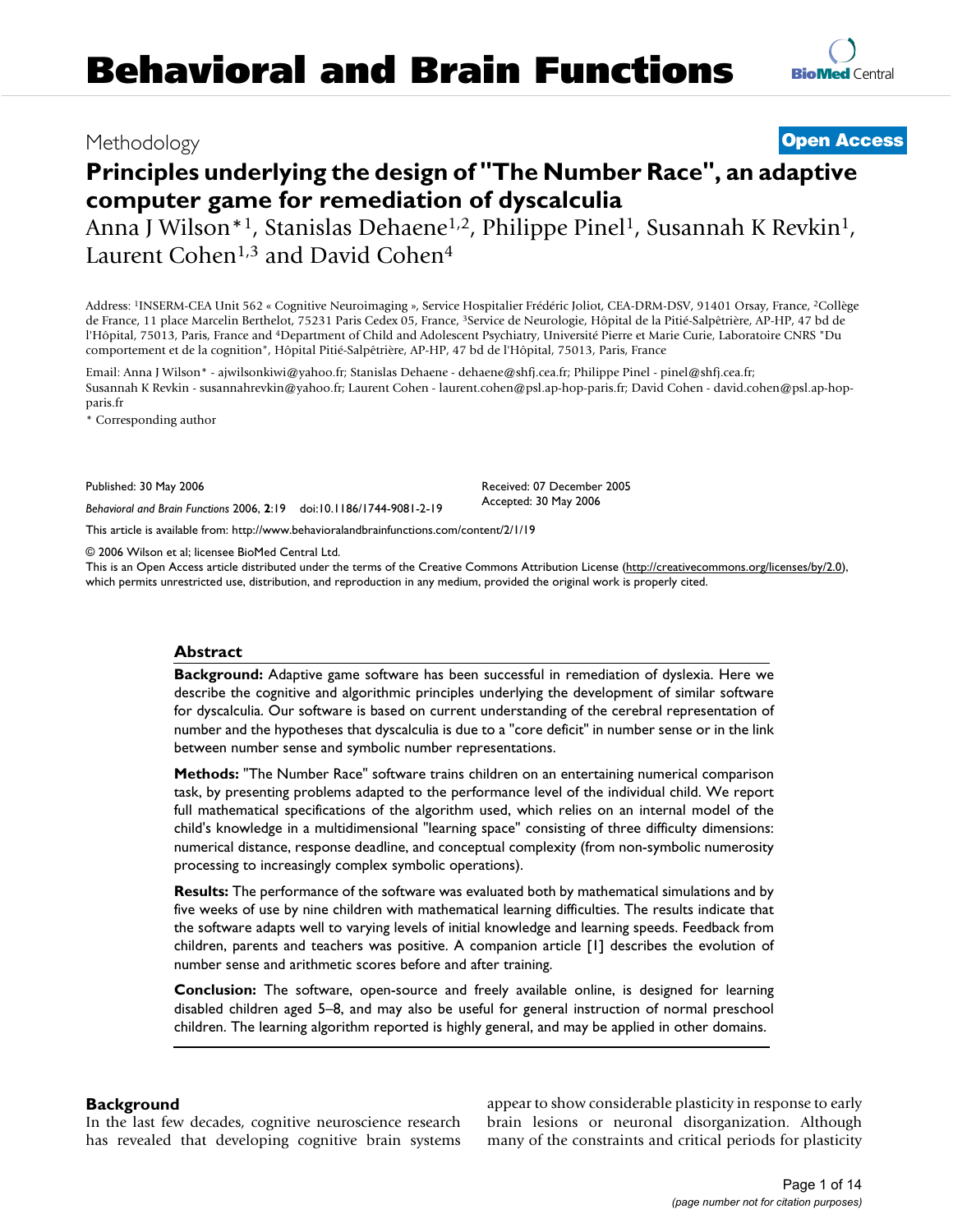remain to be defined, this finding has already started to be applied to education, particularly to the field of learning disabilities. To provide the intensive training necessary to induce long-lasting brain changes, researchers have designed "adaptive games", i.e. computer programs which use algorithms to adapt to an individual child's ability and provide intensive training in an entertaining context. This approach has now been successfully used to improve language and reading performance in children with specific language impairment (SLI) and dyslexia [2-4]. Functional magnetic resonance imaging (fMRI) has shown noticeable changes in brain activity associated with adaptive game remediation, including a partial restoration of normal activation in reading-related areas [4].

Adaptive game software has the potential to maintain the difficulty of an educational task within the "zone of proximal development" [5], minimizing failure whilst maintaining adequate difficulty, thus providing a presumably ideal level of cognitive stimulation needed for progress. The use of computer aided instruction also allows us to capitalize on the fascination that children have for computer games, which makes it easier to provide intensive training on exercises which might otherwise become boring for them. In modern societies, computers have become so ubiquitous that computer-aided instruction is now low-cost, and can be used in either the home or the school environment.

In this article we report the first development of an adaptive game for remediation of dyscalculia, inspired by cognitive neuroscience research. Dyscalculia, or mathematical learning disability, is thought to have a prevalence of 3–6% [6-9], similar to that of dyslexia, but is extremely under-researched in comparison, despite the grave professional and societal consequences which it entails [10]. It is unknown whether dyscalculia can be successfully remediated, or whether in general the brain circuits involved in numerical cognition show developmental plasticity [11]. However previous success has been shown in school-based intervention with children at-risk for low mathematical achievement [12,13], as well as in neuropsychological training in adults with acquired dyscalculia [14]. Inspired by this work, and that in the dyslexia field, our aim was to develop a fully automatized computerized adaptive game that would be entertaining, and yet would inconspicuously provide intensive training in number sense.

The article is structured as follows. We first outline the key instructional principles used in designing the software. We then discuss the software design and development in detail. Finally, we report on the performance of the software both in mathematical simulations and in five weeks of use by nine children with mathematics learning difficulties. In a companion article [1], we present a first opentrial study in full detail, including results of number sense and arithmetic tests before and after training. This article also discusses dyscalculia in more depth.

# **Instructional principles**

The design of the software was based on several instructional principles relevant to the remediation of developmental dyscalculia, although these principles may be equally pertinent to the instruction of mathematics for younger non-dyscalculic children. We mention possible symptoms and causes of dyscalculia here only briefly and where relevant to particular design features.

# *1. Enhancing number sense*

Our most important design principle was that of enhancing quantity representation, or number sense. We now know that one of the most fundamental aspects of numerical cognition is the ability to represent and manipulate approximate numerical quantities in a non-verbal format [15-18]. This ability remains at the core of many numerical tasks, even once symbolic representations such as Arabic digits have been learned. We and others have suggested that dyscalculia may involve an impairment in quantity representation or its access via symbolic representations (the "core deficit" theory) [19-24].

In order to enhance number sense, we firstly selected number comparison as the primary task of the software. Number comparison is a simple task which draws heavily on quantity representation [15,25-27], and which produces activity in the area of the brain thought to underlie a neuronal code for numerical quantity, the horizontal intra-parietal sulcus (HIPS) [28,29]. The difficulty of the task and degree of associated brain activity is modulated by numerical distance in adults and children [30,31]. Dyscalculic children and children who are at risk for mathematical under-achievement perform slowly or inaccurately in numerical comparison [13,22,32-34]. Our comparison task included varying levels of numerical distance, thus allowing the software to adapt to the current level of precision of the child's quantity representation. We also included an adaptable response deadline to encourage faster, increasingly automatic access to quantity representation.

The software was also designed to emphasize the association between representations of number and space, which are known to be closely linked [15,27,35]. One previous highly successful number sense intervention achieved this by capitalizing on the key features of board games, in which the number/space link is concretized as playing pieces are moved along the board; the distance of their moves being enumerated or estimated numerically by children [12,13].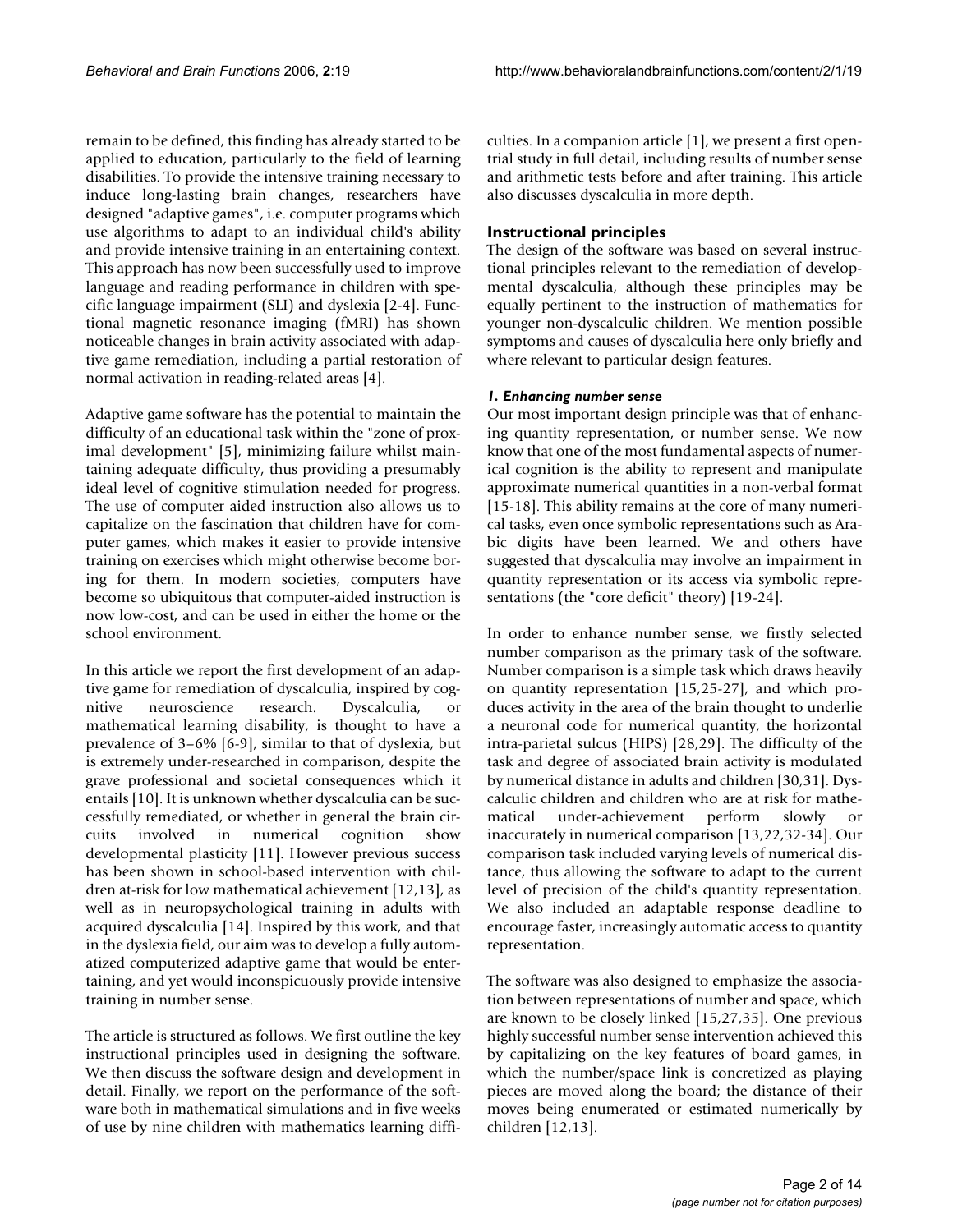*2. Cementing the links between representations of number* As mentioned above, a core deficit in number sense could be caused by a deficit in number sense itself, or in the links between this representation and learned symbolic representations of number. Our second instructional principle was therefore to cement links between non-verbal quantity representation and other developing symbolic representations of numbers, such Arabic numerals or number words. This was achieved by the following two methods: a) a scaffolding procedure which required children to rely increasingly on symbolic representations in order to perform the numerical comparison task, and b) a "repeated association" feature which concurrently presented all three number formats after the child had made their response to this task.

#### *3. Conceptualizing and automatizing arithmetic*

A third instructional principle was to increase understanding of and fluency of access to very basic addition and subtraction facts. Dyscalculic children tend to show a developmental delay in procedures used to calculate simple addition and subtraction sums, as well as fact retrieval deficits. In particular, they tend to use laborious finger counting procedures when other children have already switching to verbal counting, decomposition and, later, memory retrieval procedures. [36-38]. This delay seems to be extremely persistent, with a series of longitudinal studies by Ostad [39,40] showing that it lasts at least up until 5th grade for addition and 7th grade for subtraction. It could be that dyscalculic children are slow to develop these more advanced procedures and to memorize facts because of a difficulty understanding the meaning of numbers and the operations concerned. At higher levels of difficulty of the software we therefore included small addition and subtraction facts which children had to solve prior to making a numerical comparison. These operations were reinforced with concrete representations of sets of objects undergoing the corresponding transformations. The aforementioned adaptable response deadline added speed pressure to these arithmetic tasks, thus progressively encouraging the use of more advanced procedures such as fact retrieval or decomposition.

#### *4. Maximizing motivation*

Finally, a fourth important instructional principle common to all adaptive games was to maintain attention and motivation by providing sufficient positive reinforcement. This was achieved by the adaptive algorithm itself, which was programmed to continuously adapt task difficulty in order to maintain performance at 75% correct. In addition to maximizing motivation, this "rewarding" environment may help with other problems which can be associated with dyscalculia. For instance ADHD (attention deficit and hyperactivity disorder) appears to be highly associated with dyscalculia [7], and children with

this disorder may benefit from a high-reinforcement environment [41]. It addition, a high reward rate may help reduce the considerable anxiety that many dyscalculic children experience when exposed to mathematics [42], by associating mathematical activity with a positive emotional state.

## *Potential for general instructional use*

As mentioned earlier, although the initial conception and testing of the remediation was for and with dyscalculic children, it is likely that these same principles would aid in the development of number sense for non-dyscalculic children, at an earlier age. Thus there is potential for this software to be used with children who are at risk for under-achievement due to socioeconomic status, or with children who are just learning the meaning of number symbols. In the next year, in association with collaborators, we will be testing the software in normal kindergarten children to see if it can accelerate their learning.

## **Methods**

"The Number Race" software was programmed by Anna Wilson, over the period of one year. It is written in Java and is thus multi-platform. The current version is available in French and German; however English, Swedish, and Finnish translations are planned. The software is under a GNU license, and is thus open source and freely available. It can be downloaded from our lab website [43].

#### *Overall game design*

There are two main screens in the game. On the "comparison screen" (Figure 1a), children carry out a numerical comparison task, choosing the larger of two quantities of treasure (ranging from 1 to 9). This is the primary task whose difficulty is manipulated by the adaptive algorithm (see following section for full explanation). On some trials the task has a response deadline; the competitor character which children play against (controlled by the computer) moves to take the largest quantity if the child does not respond in time. In higher levels, the child may have to add or subtract in order to make the comparison (Figure 1b). Prior to the child's choice, the quantities can be presented in non-symbolic format (sets of "gold pieces", which are controlled for density or luminance), in symbolic Arabic format (digits), in symbolic verbal format (spoken number words), or in a combination of these formats. After they make a choice, they are presented with all three of these formats (e.g. they see five coins, the digit 5, and hear "you chose five"), and they also receive feedback on who has "won" this turn (e.g. "You've got the most!").

After choosing on the comparison screen, children move to the "board screen" (Figure 1c) where they use their set of gold pieces to advance in a race against the competitor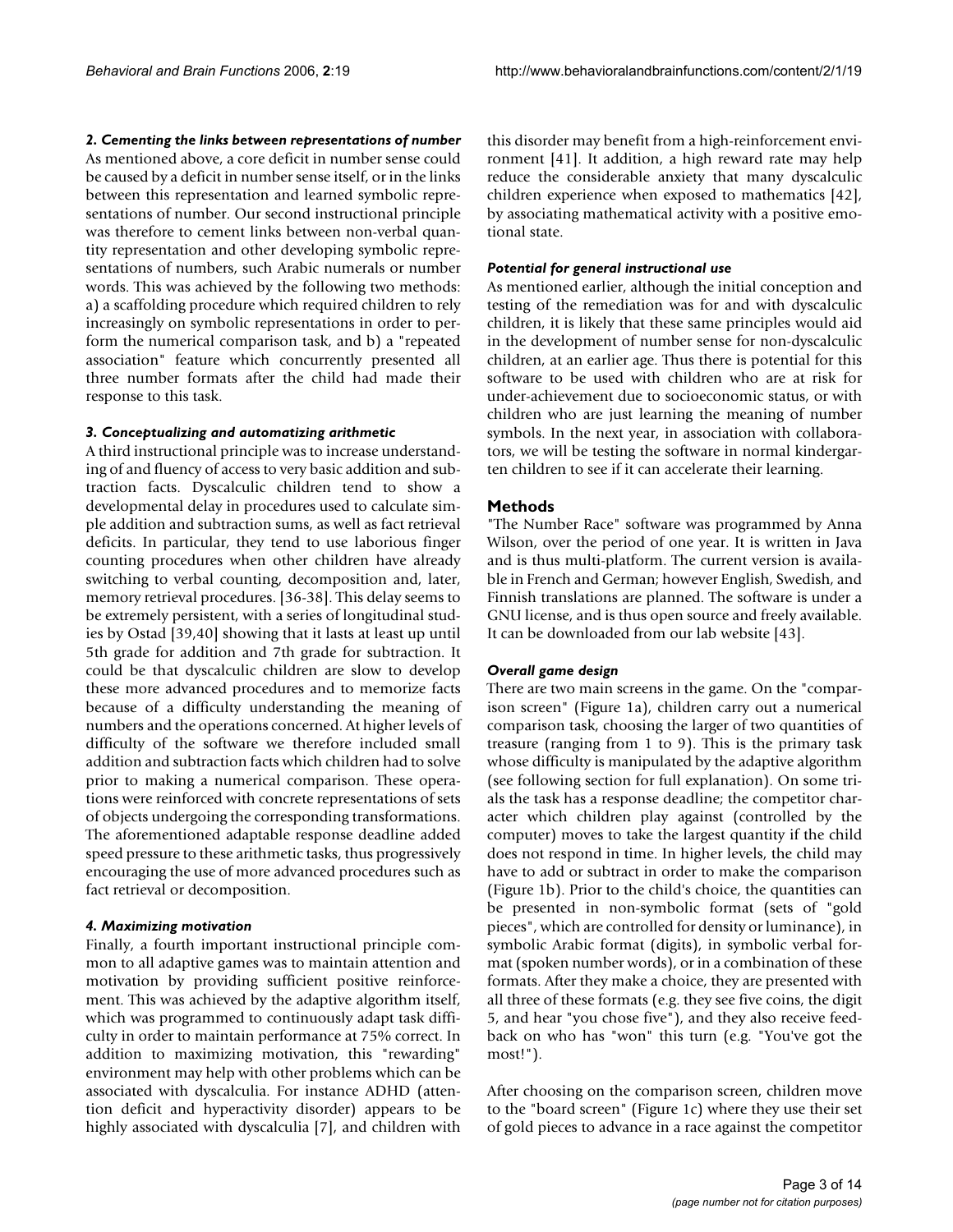

# **Figure 1**

**Screen shots from the "The Number Race" rehabilitation software**. a. Sample comparison screen. The child plays the character of the dolphin, and has to choose the larger of two numerosities, before her competitor (the crab) arrives at the key and steals the larger quantity. b. Another sample comparison screen, taken at a higher difficulty level on the "complexity" dimension where addition and subtraction are required to make a correct comparison. The screen shows how operations are concretized by corresponding operations on sets of objects, after one of the characters wins (in this case the competitor). c. Sample board screen. After each comparison, the child uses tokens won to move a corresponding number of squares on the game board, where she must avoid landing on hazards (here depicted by anemones). Once she arrives at the end of the board, she wins a "reward" fish to add to her collection. Winning enough of these rewards unlocks access to the next character.

character. They have to move their character (and then their competitor) by the same number of squares as each has gold pieces. They do this by clicking the gold pieces onto the board in one-to-one correspondence. This can be done one at a time, or by counting and clicking only on the correct end square, in which case the pieces move all at once. The number of squares is counted out aloud by the computer as the child clicks the gold pieces in place, and again as their character moves. Children receive feedback on the relative position of the two characters (e.g. their competitor says "I'm way behind!", or "Oh no! You've overtaken me!"). At higher levels, they have to try and avoid hazards, which appear at random on some board squares and cause characters to go backwards when landed on.

When children reach the end of the board before their computer-driven competitor does, they collect a reward. After enough rewards are collected, they can unlock a new character to play with. The new character has new animations, but the core game tasks remain exactly the same.

# *Adaptive dimensions*

We used a multidimensional learning algorithm to constantly adapt the difficulty of the program to the child's performance level. Adaptation was implemented using three dimensions of difficulty, which were based on our instructional principles and our knowledge of the key determinants of performance in basic numerical cognition in adults and children. Below we describe these dimensions conceptually, and in the following section, mathematically.

1. The first dimension, "distance", increases difficulty of the numerical comparison by decreasing the numerical distance (as measured by the Weber ratio) between the two compared quantities. This dimension is designed to adapt to the precision of the children's quantity representation, and to push children to progressively increase this precision.

2. The second dimension, "speed", implements an increasingly short deadline by which the child must respond. This is designed to increase speed and automaticity of to quantity representations, and to encourage more efficient calculation and eventually memory recall of simple number facts. At the lower end of this dimension, there is no deadline, so that if children are particularly slow at a task, they will still be able to succeed.

3. The third dimension, "conceptual complexity", is a composite dimension which is designed to move children along a pedagogical progression which teaches them about number symbols and elementary arithmetic. Difficulty is increased in two ways: 1) by decreasing the ratio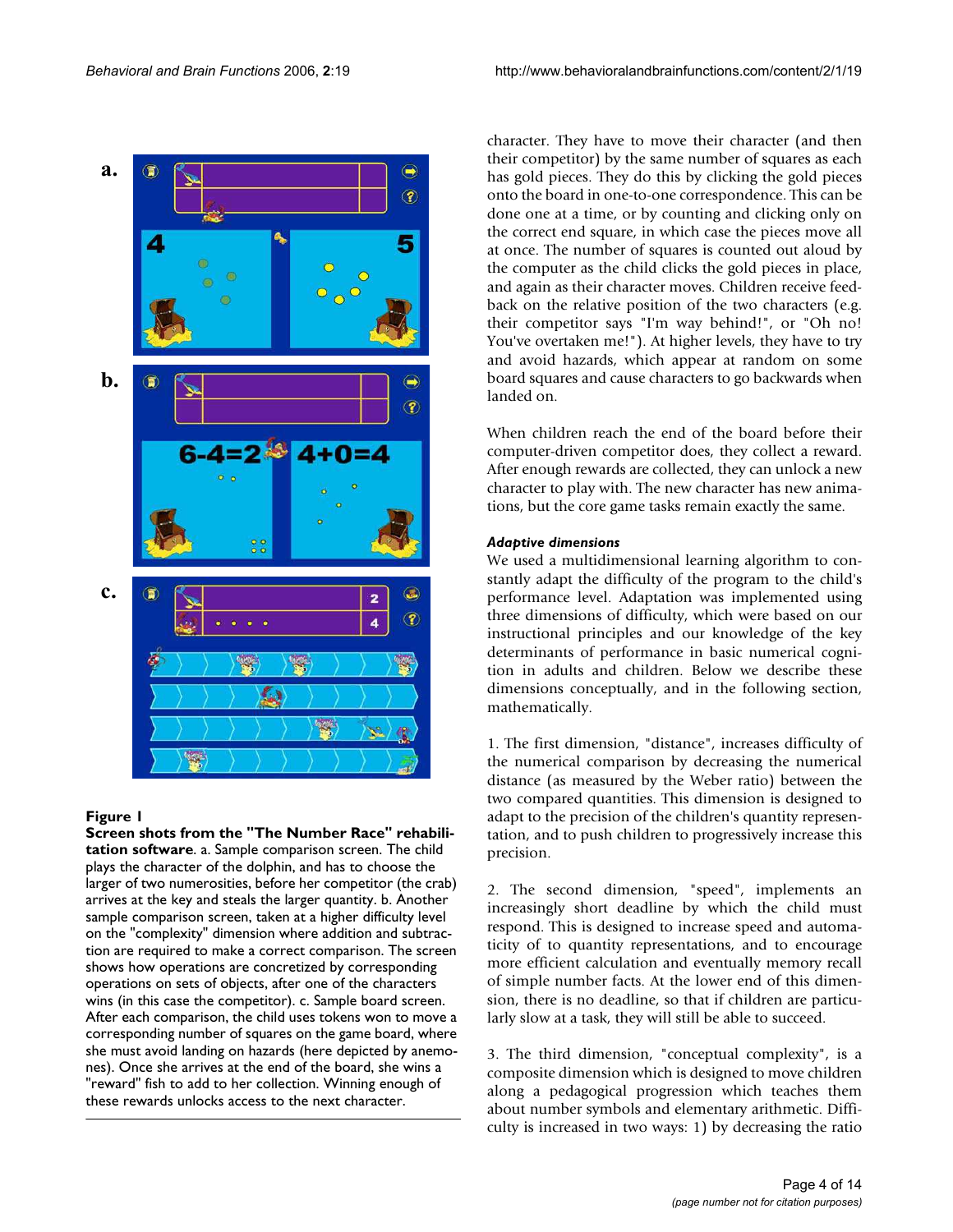of non-symbolic to symbolic information available to make a choice between the two quantities on the "choice screen", and 2) by introducing addition and subtraction at higher levels. These steps were designed to cement links between symbolic and non-symbolic representations of number, and to increase understanding and of and fluency of access to simple arithmetical facts. However the dimension includes some other aspects, such as restricting magnitude range at times, and adding hazards to the board (see Table 1 for full details).

## *A multidimensional adaptive algorithm*

The combination of the three above dimensions can be seen as constituting a "learning space". If we represent difficulty on each dimension using the interval zero to one, this learning space can be visualized as a cube. Children can be presented with a problem at any point in this space, and will have different probabilities of success for problems at different points. For instance a relatively easy problem which is at 0.1 difficulty on all three dimensions might have a high probability of success, whereas a more difficult problem located at 0.9 on all dimensions might have a low probability of success. Thus, the three-dimensional matrix giving the probability of success at each point in the learning space can be thought of as an operational definition of the current knowledge of the child. Different children can be expected to show different probability of success matrices. For instance, imagine a child who has little difficulty with numerical distance but great difficulty in responding fast, and who, whilst understanding Arabic digits, has not fully mastered addition or subtraction. We could imagine that the "knowledge area" of this child might consist of a rectangular volume of high probability of success which extends over most of the distance axis, little of the speed axis, and half of the "complexity" axis, whereas the rest of the area would be occupied by low probability of success. As the child learns, the high probability of success area ought to expand to occupy more of the total knowledge space.

How can an adaptive algorithm be written to model knowledge and learning in a multidimensional learning space such as this? The task of this algorithm is to estimate what the knowledge space looks like for each child, and to present children with problems on which the child will perform well most but not all of the time, i.e. problems in their "zone of proximal learning". The algorithm must be able to continuously update its representation of the child's knowledge space as he or she learns.

We solved this problem by using a probabilistic exploration of the knowledge space. The algorithm samples points within the space and uses the child's response to these problems to build an interpolated model of the entire knowledge space. Each turn of the game, the algorithm calculates performance over the last 20 turns, and selects a problem in the space which it estimates to be at the difficulty level required to maintain performance at 75% correct.

# *Algorithm specifications*

# *Goal*

The purpose of the algorithm is to adapt to the performance of a learner in an n-dimensional problem space, composed of continuous or discrete dimensions, maintaining their success rate close to a pre-specified fixed level. This is achieved by estimating the learner's current knowledge in a discrete model of this problem space, and by using this representation to present the learner with problems at the level of difficulty required to maintain the desired success rate.

## *Modeling of knowledge*

If  $n =$  the number of dimensions along which problem difficulty may vary, then we represent the estimated probability of success on all possible problem types in an *n* dimensional matrix (*K*), of size *m* on each dimension (the "knowledge matrix"), which discretizes the learning space cube of size [0,1]n. The value of *m* determines the "resolution" of the algorithm, and must be sufficiently large to allow adequate representation of the knowledge space, but not so large as to excessively slow computation. In our implementation,  $n = 3$  and  $m = 20$ , hence *K* is a  $20 \times 20 \times$ 20 matrix. Assume zero initial knowledge, by initializing all elements to the chance success rate (*c*).

# *Selection of problem difficulty*

Let:  $S =$  average desired success rate;  $\alpha =$  learning rate adjustment factor; and  $\sigma$  = standard deviation of scatter function. On a given trial, in order to ensure that p(correct response)  $\sim S$ , use the following procedure:

- 1. Calculate the desired success (*s*) for this trial as follows:
	- a. For the first five trials, *s = S*.
	- b. For all other trials, let  $r =$  the average success on the last 20 (or less) trials.  $s = S - \alpha (r - S)$

Note: low values of <sup>α</sup> will reduce large fluctuations in *s*, but will also result in slower adaptation to the learner's performance.

2. Identify the point (or points) in the knowledge space matrix (*K*) whose value is closest to that of *s*.

Note: an alternative method is to use a tolerance value *t* (e.g. 0.05), and identify all points whose value lies in the interval  $s \pm t$ . If no points are found, increment *t* by an increment value *i*, (e.g. 0.01), and repeat.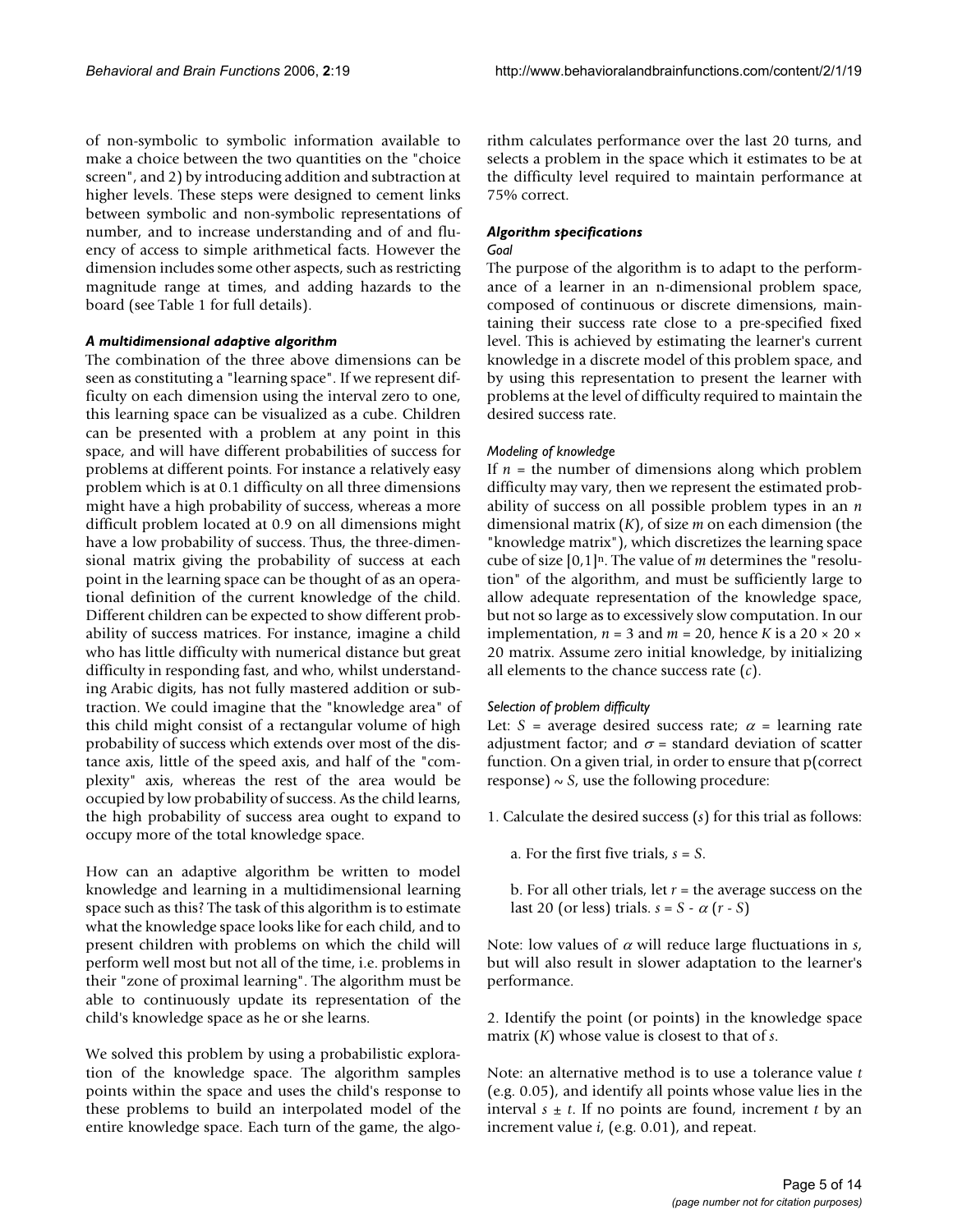| Level          | Format given before choice:      |                                         |                                 | Range restriction?<br>(numbers 1-5 only) | Dot fading<br>present?<br>(duration) | Hazards<br>present? | <b>Addition</b><br>required? | Subtractio<br>n required? | Instructional goal                                           |
|----------------|----------------------------------|-----------------------------------------|---------------------------------|------------------------------------------|--------------------------------------|---------------------|------------------------------|---------------------------|--------------------------------------------------------------|
|                | Non-<br>symbolic<br>(dot clouds) | Symbolic:<br>Verbal (spoken<br>numbers) | Symbolic:<br>Arabic<br>(digits) |                                          |                                      |                     |                              |                           |                                                              |
|                | Yes                              | No                                      | No                              | Yes                                      | No                                   | No                  | No                           | No                        | Attention to and processing of small non-symbolic quantities |
| $\overline{2}$ | Yes                              | No                                      | No                              | No                                       | No                                   | No                  | No                           | No                        | Attention to and processing of large non-symbolic quantities |
| 3              | Yes                              | Yes                                     | Yes                             | Yes                                      | No                                   | No                  | No                           | No                        | Link small non-symbolic quantities to symbolic codes         |
| 4              | Yes                              | Yes                                     | Yes                             | No                                       | No                                   | No                  | No                           | No                        | Link large non-symbolic quantities to symbolic codes         |
| 5              | Yes                              | Yes                                     | Yes                             | No                                       | Yes $(4 sec)$                        | No                  | No                           | No                        | Increase reliance on symbolic codes                          |
| 6              | Yes                              | Yes                                     | Yes                             | No                                       | Yes (I sec)                          | No                  | No                           | No                        | Further increase reliance on symbolic codes                  |
| 7              | No                               | Yes                                     | Yes                             | No                                       | No                                   | No                  | No                           | No                        | Require complete reliance on symbolic codes                  |
| 8              | No                               | No                                      | Yes                             | No                                       | No                                   | No                  | No                           | No                        | Require complete reliance on Arabic code                     |
| 9              | No                               | No                                      | Yes                             | No                                       | No                                   | Yes                 | No                           | No                        | Attention towards exact quantity                             |
| 10             | No                               | No                                      | Yes                             | Yes                                      | No                                   | Yes                 | Yes                          | No                        | Comprehension and fluency of small addition problems         |
| $\mathbf{H}$   | No                               | No                                      | Yes                             | No                                       | No                                   | Yes                 | Yes                          | No                        | Comprehension and fluency of larger addition problems        |
| 12             | No                               | No                                      | Yes                             | Yes                                      | No                                   | Yes                 | No                           | Yes                       | Comprehension and fluency of small subtraction problems      |
| 13             | No                               | No                                      | Yes                             | No                                       | No                                   | Yes                 | No                           | Yes                       | Comprehension and fluency of larger subtraction problems     |
| 14             | No                               | No                                      | Yes                             | No                                       | No                                   | Yes                 | Yes                          | Yes                       | Distinguishing between addition and subtraction              |

#### Notes.

"Range restriction" means that the range of quantities presented was from 1–5.

"Dot fading" means that the collections of gold pieces were faded from view in the space of either 1 or 4 seconds, gradually helping to introduce a reliance on symbolic codes. "Hazards" means that there were new anemone hazards placed on the game board, which children had to try and avoid, encouraging a focus on exact quantity In addition trials, instead of presenting a simple quantity, an addition problem with a sum of up to 9 was presented on one side of the screen.

In subtraction trials, the problems had operands of 9 or below, and thus a result of 8 or below.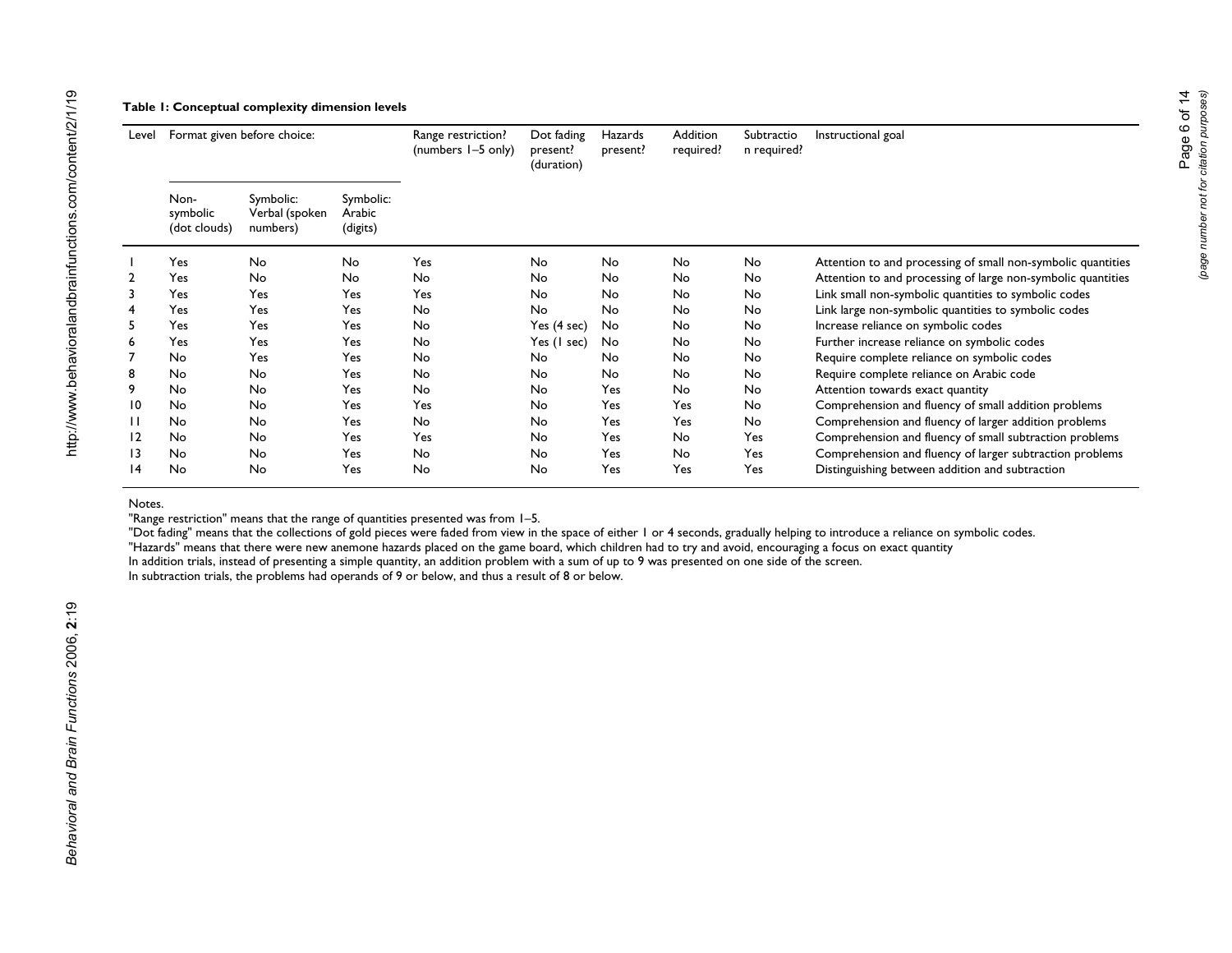3. Pick one of these matrix points at random, and convert it to a vector on the difficulty scale (i.e. in the range  $[0,1]$ <sup>n</sup>).

4. Sample the final problem difficulty (a vector, *d*, also in the range  $[0,1]$ <sup>n</sup>) from a Gaussian distribution whose mean is at the point selected in the previous step, and whose standard deviation is  $\sigma$ .

5. Present a problem at difficulty level *d* to the child, and collect the child's response (correct or incorrect)

# *Updating of the knowledge space*

The observation that the learner succeeded or failed at problem *d* allows us to update the estimated knowledge matrix, *K*. Let:  $\omega$  = adjustment rate; and  $g$  = generalizing distance (which is proportional to *m*). After each trial, use the final problem difficulty vector (*d*) determined in step (4) above, and the resulting Boolean success ( $\gamma$  = 1 for success, 0 for failure) to update the knowledge matrix (*K*), as follows:

1. Generalize weakly to neighboring problems:

a. Let *v* = the difference vector between *d* and each location in *K*.

b. Let the distance factor, 
$$
\beta_i = 1 - \left(\frac{|v|_1}{g+1}\right)
$$
. (Note:  $|v|_1$ 

 $=$  the L1 norm of  $v$ , or the sum of its elements.)

c. For all elements of *K* for which  $|v|_1 \leq g$ , adjust the estimated knowledge as follows: *kcurrent* = (1-ωβ)*kprevious*  $+ \omega \beta \gamma$ 

2. In case of success, generalize to all simpler problems:

a. Set 
$$
\beta
$$
 = 0.5

b. For all elements of *K* for which all indices are smaller than or equal to the corresponding elements of *d*, adjust the estimated knowledge as follows:

$$
k_{current} = (1 - \omega\beta)k_{previous} + \omega\beta\gamma
$$

3. In case of failure, generalize to all harder problems:

a. Set 
$$
\beta
$$
 = 0.5

b. For all elements of *K* for which all indices are larger than or equal to the corresponding elements of *d*, adjust the estimated knowledge as follows:

$$
k_{current} = (1 - \omega\beta)k_{previous} + 0.5\omega\beta\gamma
$$

Note: The following parameter values were used in our implementation:

$$
n = 3, m = 20, c = 0.5, S = 0.75, t = 0.05, i = 0.02, \alpha = 0.7, \sigma = 0.05, \omega = 0.5, g = 4
$$

# *Operational definition of our three adaptive dimensions*

As above, let *d* be a point in knowledge space, defined by its three coordinates  $(d_s, d_d, d_n)$ , where  $d_s$  = difficulty for speed dimension,  $d_d$  = difficulty for distance dimension and  $d_c$  = difficulty for complexity dimension. We now describe how particular values of these coordinates (the *di* ) are converted into actual problems presented to children. Note that we assume that the *di* are real numbers in the interval [0,1]. As described in the previous section, the knowledge space is discretized in *m* steps. In that case, if the  $\delta_i \in \{1, m\}$  are the indices of the matrix K, one can let  $d_i = (\delta_i - 1)/(m - 1)$ 

# *Distance dimension*

The difficulty on the distance dimension  $d_{d'}$  is used to select the pair of numbers *x* and *y* which are presented to the child for number comparison. We suppose that *x* is the larger number of the pair, and choose *x* such that

$$
x = \text{floor}((x_{\text{max}} - x_{\text{min}} + 1)\alpha + x_{\text{min}}),
$$

where  $x_{\text{max}}$  = the largest possible value of x (which varies with the difficulty on the complexity dimension; see below),  $x_{\min}$  = the smallest possible value of x (always 2 in our implementation), and  $\alpha$  = a value randomly picked from a uniform distribution in [0,1].

Then choose  $y$  such that

$$
y = min(floor(xR^{(d_d-1)}))(x-1))
$$

Apart from eliminating rounding error, this equation ensures that  $\log y = \log x + \delta$ , where  $\delta = (d_d - 1) \log R$ , and  $R =$  the maximum desired ratio of  $x/y$ , with the constraints that  $y \ge 1$ ,  $y \le x$ . In our implementation, we used  $R = 2$ .

# *Speed dimension*

The deadline duration (*v*) which is used on a given trial is determined by the following functions:

$$
\text{if } d_s < \alpha, \, v = \text{infinity}
$$

else if 
$$
d_s \ge \alpha
$$
,  $v = r^{d_s-c} + v_{\text{min}}$ 

where  $v_{min}$  = asymptotic minimum deadline duration (in seconds)

 $v_{max}$  = maximum deadline duration (in seconds)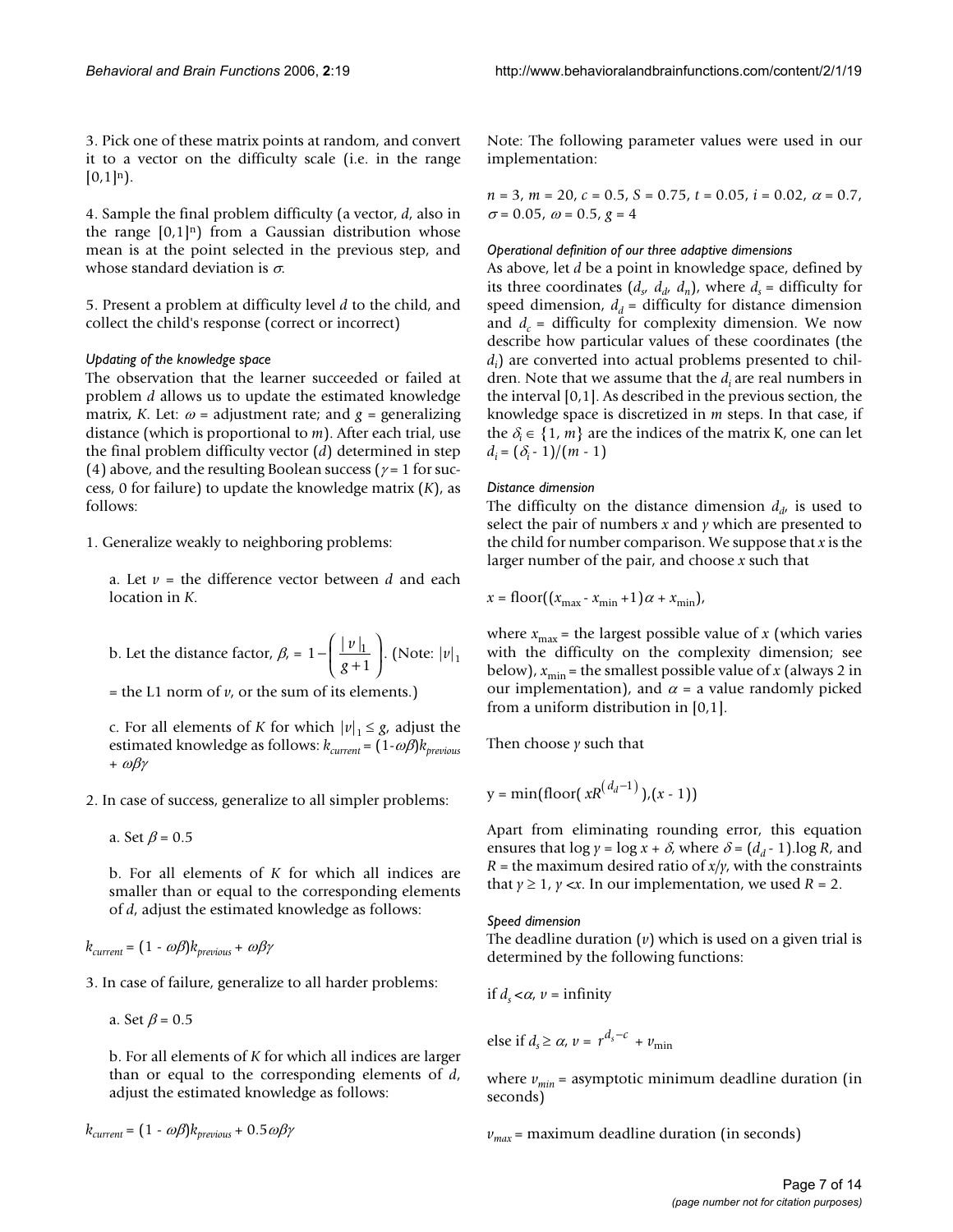*r* = deadline decrease rate

 $\alpha$  = difficulty level at which deadline begins to be instituted

and 
$$
c = \frac{\log\left(\frac{1}{v_{\text{max}} - v_{\text{min}}}\right)}{\log(r)} + \alpha
$$

We used the following parameters in our software:  $v_{min}$  = 0.25,  $v_{max} = 10$ ,  $r = 0.001$ ,  $\alpha = 0.3$ .

## *Conceptual complexity dimension*

The complexity level (*l*) which is used on a given trial is determined by the following equation, where *n* is the total number of levels:

$$
l = \text{floor}(d_n \cdot n) + 1
$$

We used 14 complexity levels, whose detailed description is provided in Table 1.

# **Results**

#### *Validation by simulation*

We tested the design of our algorithm by developing a Matlab model which simulates a child playing the game. This allowed us to run the algorithm through many tests at a high speed without being slowed by the graphical aspects of the game in Java, and to easily produce graphs of the algorithm and simulated children's performance.

There are many ways in which a child's learning could be simulated, and several were successfully tried. Here, we report solely on our simplest attempt, which modeled the child's knowledge as a rectangular volume of increasing size. Our child simulator module worked by representing the child's knowledge at a given moment by a knowledge matrix representing the success probability at each point in learning space, as in the adaptive algorithm. Probability of success at a given problem was given by a sigmoid function of the distance between the problem's location and the subject's "knowledge threshold", a set of three coordinates which specified the location in knowledge space of the corner of the subject's rectangular zone of high knowledge. This could move up from trial to trial, thus simulating learning. The speed of learning was assumed to be a function of the derivative of the sigmoid (i.e. learning occurs at the fastest rate when the child is tested on problems that are slightly harder than his/her current ability). We assumed that the rate of learning could be different in different dimensions.

#### *Simulations with a fixed level of the child's knowledge*

The goal of this first simulation was to study the performance of our algorithm with a simulated child who has a fixed level of knowledge (although not the same value on all dimensions), and zero learning rate. We examined whether the algorithm was able to develop an adequately accurate model of the child's ability. Figure 2a shows the final estimated knowledge space produced by the learning algorithm (after 500 trials), which models fairly well the shape of the knowledge space defined in the simulator module. Figure 2b shows a different type of measure, the "knowledge volume" (defined as the proportion of knowledge space with an estimated probability of success greater than 75%). Here we can see that after about 100 trials the algorithm clearly distinguishes between children with different levels of fixed knowledge.

## *Simulations of the evolution of the child's knowledge*

The goal of the second simulation was to investigate how well the algorithm could respond to different rates of learning. Thus the simulation was run with simulated children who started with the same level of knowledge, but had different learning rates for different dimensions. Figure 2c shows the change in knowledge volume observed. We can see that the rate of increase in knowledge volume is a function of the learning rate, especially after around 120 trials. Thus, the algorithm successfully adjusts to children's changes in learning rate. Further simulation (not shown) confirmed this capacity to track such changes even when the learning speed differed across the three different dimensions.

#### *Validation by testing in children*

We tested the software in a 5-week open-trial study with nine children who had mathematics learning difficulties. The method and results of this study are fully described in the accompanying paper [1]; here we describe only the performance of the software itself. Children used the software for half an hour per day, four days a week, over a five week period.

#### *Analyses*

We analyzed children's data from the software in order to assess whether it had performed as expected. Overall, the program was fairly successful in maintaining a challenging yet rewarding level of play. Following an initial period of high success, children's performance quickly entered the 80–90% range, and eventually all children stabilized at around 75% across trials (see Figure 3). However this stabilization at the desired success rate took longer than expected, not occurring until around 250 trials. This may have been caused by fact that the algorithm assumed zero starting knowledge for each child, and then took some time to adapt up to his or her ability level. In a revised ver-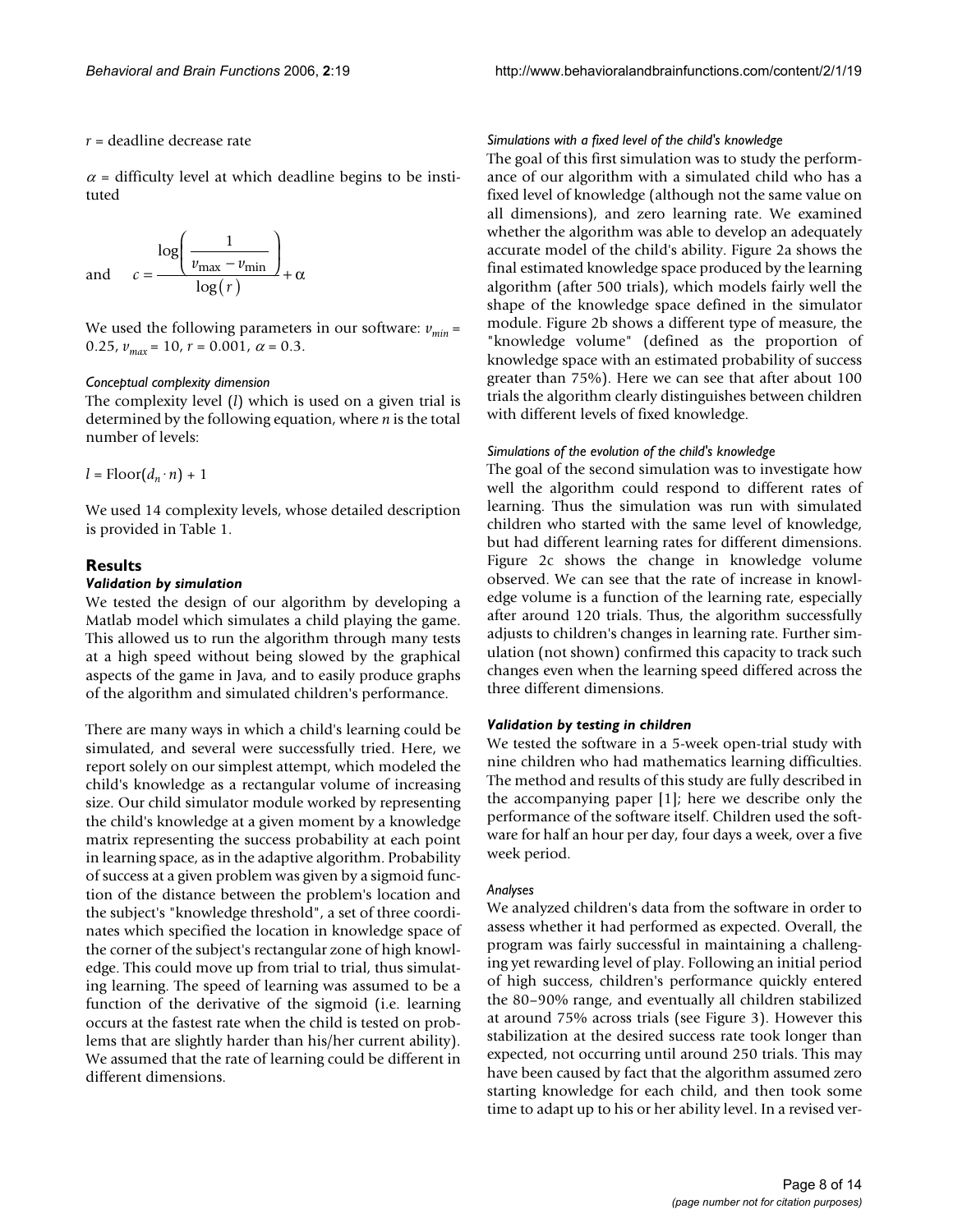

Actual knowledge space used by simulator module



# **Figure 2**

**Simulations of the adaptive algorithm and measures of learning**. a. Knowledge space estimated by the algorithm (top) after 500 simulated trials, shown as five "slices" through the three-dimensional knowledge space cube. Red represents high probability of success, blue high probability of failure, green background = chance level (50%). The estimated knowledge space resembles the actual knowledge surface (bottom) that was used by the simulator module. b. Estimated knowledge volume as a function of the number of trials. Simulated children had a knowledge limit of a rectangular cube of a particular size starting at the origin beyond which they could not progress. It can be seen that the algorithm quickly converges towards the appropriate knowledge volume (approximately the cube root of the imposed limit). c. Here, simulated children had no knowledge limit, but variable learning rates. The program tracked the progressive increase in the knowledge volume. (Knowledge started at 0.5 on each dimension).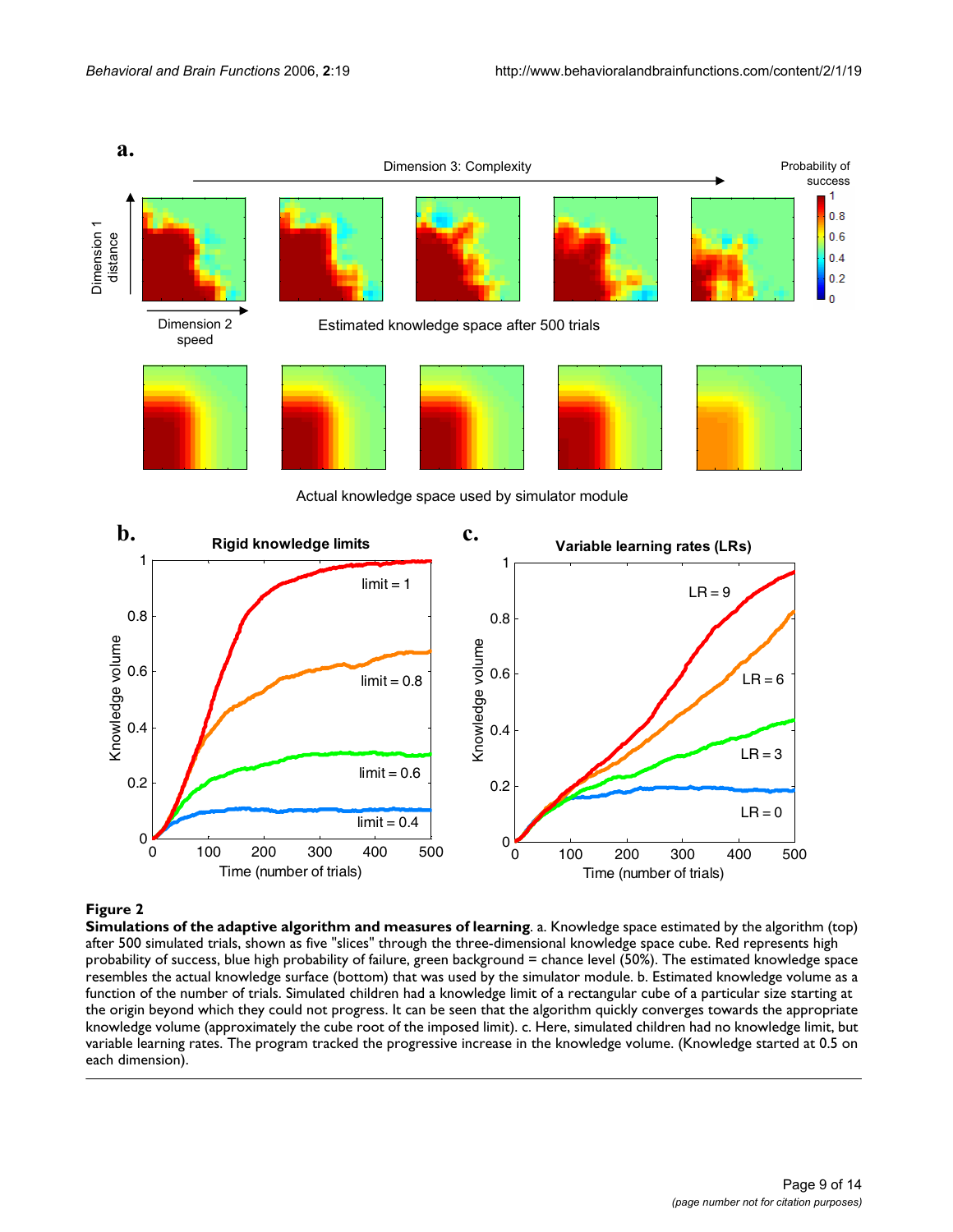

#### **Figure 3**

**Performance of the adaptative algorithm in ensuring a defined level of success**. Children's average mean success at each trial in the software study (measured as a running average of the last 20 trials for each child, and averaged across all nine participants). This gives an indication of how well the software adapted to children's performance, i.e. how well it stayed at the desired mean success rate of 75%. We can see that for the first half of the remediation, mean success was higher than 75%, but it eventually converged close to this value.

sion of the software, this problem has been addressed (see below).

Secondly we examined the software data for evidence of progress in performance. The same Matlab programs that were used to analyze the simulation data were used to construct models of how the children's estimated knowledge space changed over time with utilization of the software (e.g. Figure 4a). All children showed evidence of progress using the software, as measured by an increase in knowledge volume (Figure 4c). Children's curves on this measure were similar to those from simulations with a moderate learning rate, and were considerably lower than simulations of children with a perfect fixed knowledge. This confirms empirically that the software challenged children. Furthermore, empirical evidence of learning could be seen, inasmuch as children showed progress in areas where they initially failed. For instance in Figure 3b we can see several locations within the learning space where a child initially made errors, but where performance was later almost perfect. Similar evidence can also be seen in a movie which shows the change in knowledge space over time for one particular child (additional file 1).

Finally, different children showed different profiles of performance and of knowledge acquisition, as evidenced by the progression at different rates on different difficulty dimensions. For example, in Figure 4d we can see a comparison between two children's performance on the distance and complexity dimensions, suggesting a double dissociation: One child progresses quickly on the distance dimension, but slowly on the complexity dimension, suggesting a need to increase understanding of symbolic numbers and/or fluency of elementary arithmetic, while the other child shows the converse pattern, suggesting a greater need to increase precision in the representation of quantities.

## *Observations*

Our informal observations from the remediation sessions confirmed that children enjoyed using the software. Feedback from parents and teachers was also positive. Teachers reported that children's confidence in their mathematical ability improved, possibly a result of a new positive association with math created by the rewarding game. Aspects of the game which children found particularly rewarding and entertaining were the speed deadlines, the character animations, the sound feedback, and winning rewards and new characters.

Some problems in the software design were identified. The principal difficulty observed was that after about 10 hours of use (an average of 420 trials), children tended to become bored with the software. In the following section, we discuss why this might be the case, and possible methods to combat this effect.

#### **Discussion**

Simulations showed that the algorithm correctly adapted to both simulated children's knowledge and learning rates, even when these were different across different dimensions. Results from real children were similar to simulation results, showing that children did learn in the process of using the software. Of course, in order to rigorously test the effectiveness of the software in remediation of dyscalculia, children's performance needs to be tested using independent pre and post tests. The accompanying paper [1] presents this methodology and analysis for the same group of children; thus we defer such discussion to it, and focus here on details relevant to the software design and future uses.

The potential for future uses and adaptations of the software is promising. Children who used the software showed different profiles of performance on different dimensions, suggesting that response to the intervention could be an interesting variable to investigate in the future with a larger sample. For instance, perhaps children with different subtypes of dyscalculia might perform better or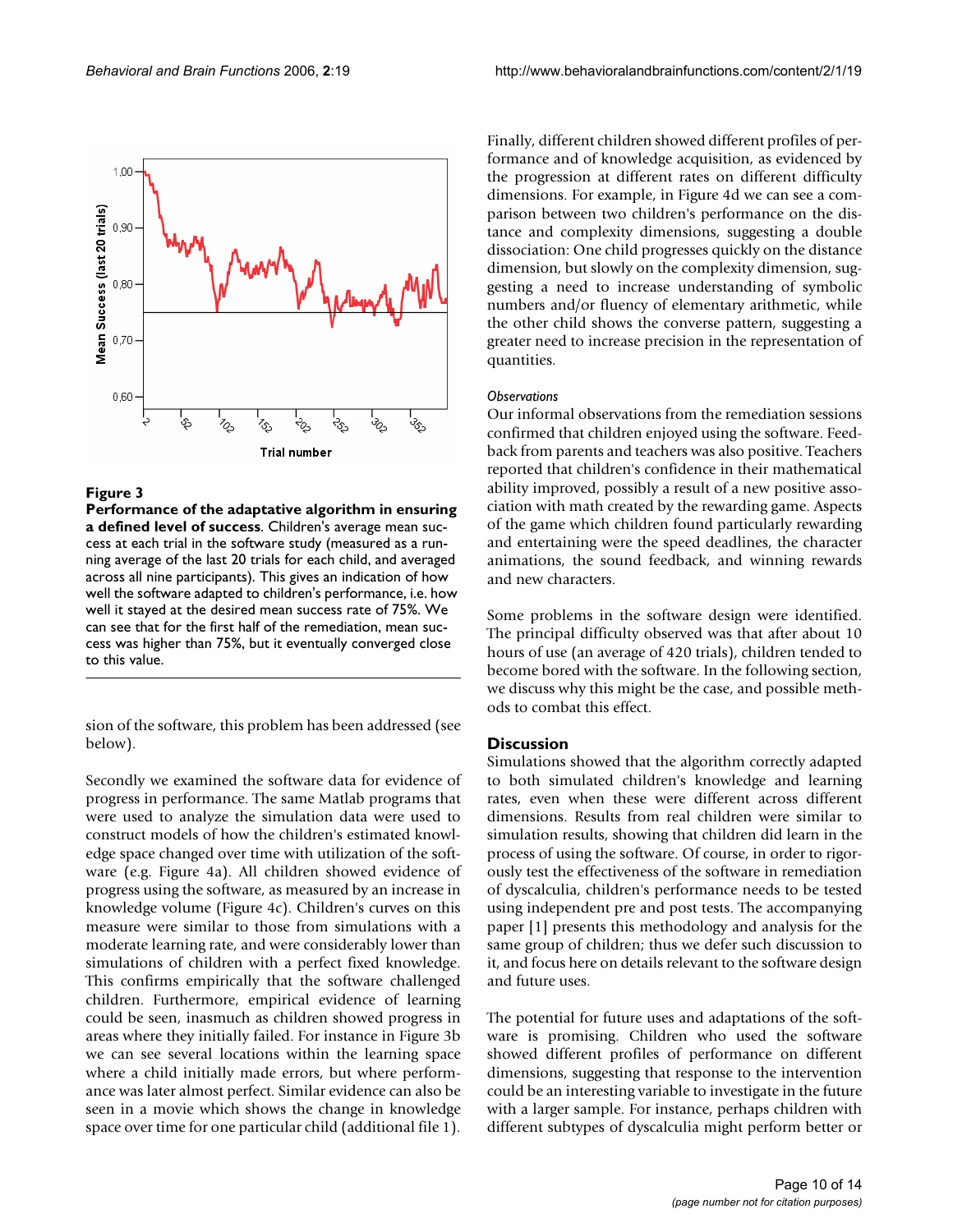

Regions of knowledge space where errors were corrected



# Performance algorithm in the adaptive algorithm in the knowledge of actual children the knowledge of actual children the knowledge of actual children the knowledge of actual children the knowledge of actual children the kn

**Performance of the adaptive algorithm in tracking the knowledge of actual children**. a. Estimated knowledge space at the end of training for one subject (same format as figure 2a). This subject attained a high level of achievement in distance and complexity dimensions, but remained limited in the speed dimension. b. Regions of knowledge space where errors were corrected in the course of training. The graph shows the probability density of errors observed throughout the training period which were later corrected (i.e. at the end of training the corresponding region had an estimated probability of success > 0.95). c. Evolution of the knowledge volume for six representative children. All showed evidence of learning (compare figure 2b). d. Here we compare the evolution of knowledge for two children; measured in a narrow rectangular cube along each dimension, which allows a relatively bias free measurement of progress for that dimension in particular. Both children quickly hit an asymptote on the speed dimension, but their performance showed a double dissociation along the distance and complexity dimension. Note: The dotted curves in figures c and d are included for comparison and represent knowledge volume change over time in simulations with a fixed knowledge of 0.4 and 1 (as in figure 2b).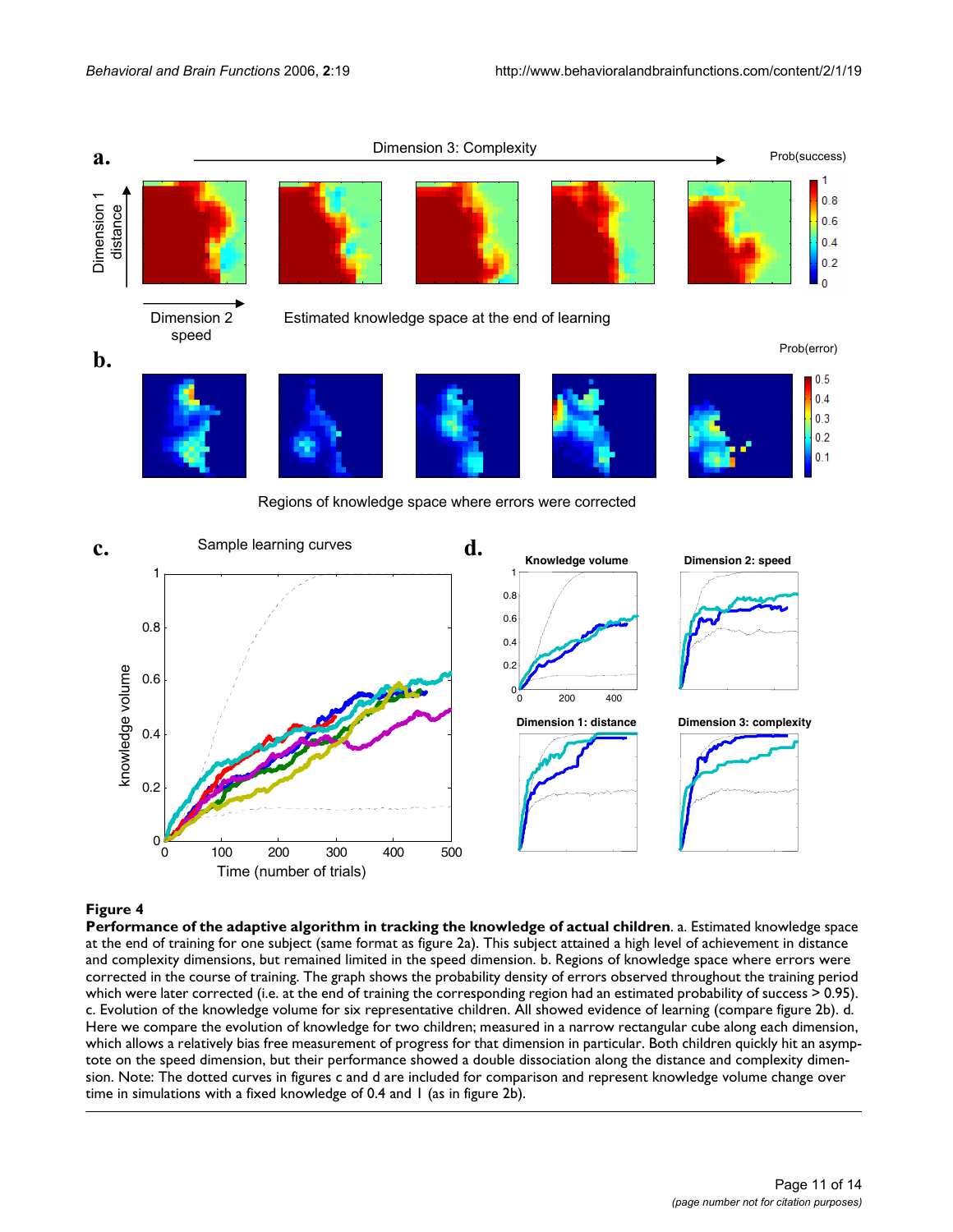worse on particular difficulty dimensions of the software. Children's response to the intervention could also be used in the future to investigate different theories of dyscalculia. As discussed earlier, our software design takes into account two possibilities as to the "core deficit" underlying dyscalculia; a) an impairment in number sense itself, and b) a impairment in the links between the quantity representation and the symbolic representations of number, without a direct deficit of number sense per se. Children in whom the first cause is dominant should benefit primarily from training on the distance dimension, while children with impaired symbol-quantity links should benefit primarily from training on the complexity dimension. Furthermore, with minimum changes to the complexity dimension, a purely non symbolic version of the software, training children solely to compare the numerosity of sets of dots, could be made. If children still showed a response to this version (using pre and post tests), this would support an impairment in non-symbolic number sense as the cause of a "core deficit".

Two software design problems were identified. First, for the age range tested (7–9), the initial levels of the software were too easy for most children, and the software took too long to adapt to their initial ability. An easy way to solve this problem in the future is to start the algorithm assuming a certain degree of prior knowledge for each child, so that it is able to progress to more difficult problems more quickly.

The second design problem was that some children became bored with the software after about 10 hours of use. This was not because they were performing at ceiling; on the contrary, not one child had reached ceiling performance on both the complexity and distance dimensions, and in fact the "speed" dimension of the software was programmed so that even adults would have difficulty in reaching ceiling performance. Instead, we believe several other factors may have contributed to this effect: the aforementioned initial slowness of the game to reach children's zone of proximal development (because it started at a very easy level), insufficient variation in the game, slowness of game play (especially on the "board screen"), and finally the fact that after about 10 hours of play, children had won all of the rewards and characters available, considerably reducing their motivation to continue using the software.

We have therefore developed a new version of the software, in which we have addressed all of these issues. We adjusted the algorithm so that it does not necessarily start at the easiest level, but instead can be preprogrammed to assume a moderate amount of prior knowledge (e.g. a cube of high probability of success ranging from 0 to 0.4 on all dimensions). Secondly, we included a second

"graphical shell" or "game world", which uses the same underlying game logic with different settings, images and characters. This provides more variety and entertainment for children, and has the added bonus of doubling the number of rewards and characters that children can win. We also sped up automatic movement on the "board screen" making game play faster. Finally, in our current work, we now restrict the maximum age of children using the software to 5–8 years, as children of this age are more engaged by the software and found it more challenging.

The software still has limitations, and although it appears to produce improvement on some tasks (see companion paper [1]), it is unlikely to provide a simple "cure" for dyscalculia. The software currently focuses solely on a small range of numerical magnitudes (1–9). It is not clear whether training on single-digit numbers will transfer to larger numbers and to the concept of place value, which pose frequent difficulties to children with learning disabilities. In addition, there are many mathematical concepts (e.g. multiplication, division, fractions), which are not included in the software. However, there is of course the possibility of using the same software algorithm and framework for expansion into these higher arithmetic domains. In the future, new versions of the game could be made which might train multi-digit number sense, fractions, or multiplication facts.

# **Conclusion**

We have described in this paper the conception and development of adaptive software for the remediation of dyscalculia, including full specifications of the learning algorithm used, and testing of the software; both using mathematical simulation and with a group of children with mathematical learning difficulties. The design of the software incorporated four major principles: Enhancing number sense, cementing links between symbolic and non-symbolic representations of number, conceptualizing and automatizing arithmetic, and maximizing motivation. These principles were implemented in the software by the use of three adaptive dimensions (distance, speed and conceptual complexity), which together form a multidimensional learning space.

A multidimensional learning algorithm was used to model and adapt to children's performance in this learning space. Simulations of the algorithm's performance showed that it was able to accurately model children's knowledge, and to respond differently to different initial knowledge levels and learning rates. The algorithm was validated in a small sample of 7–9 year old children who had mathematical learning difficulties. It successfully adapted to children's performance (including to their individual difficulties) and kept children's mean success at close to the desired rate. Children's learning could be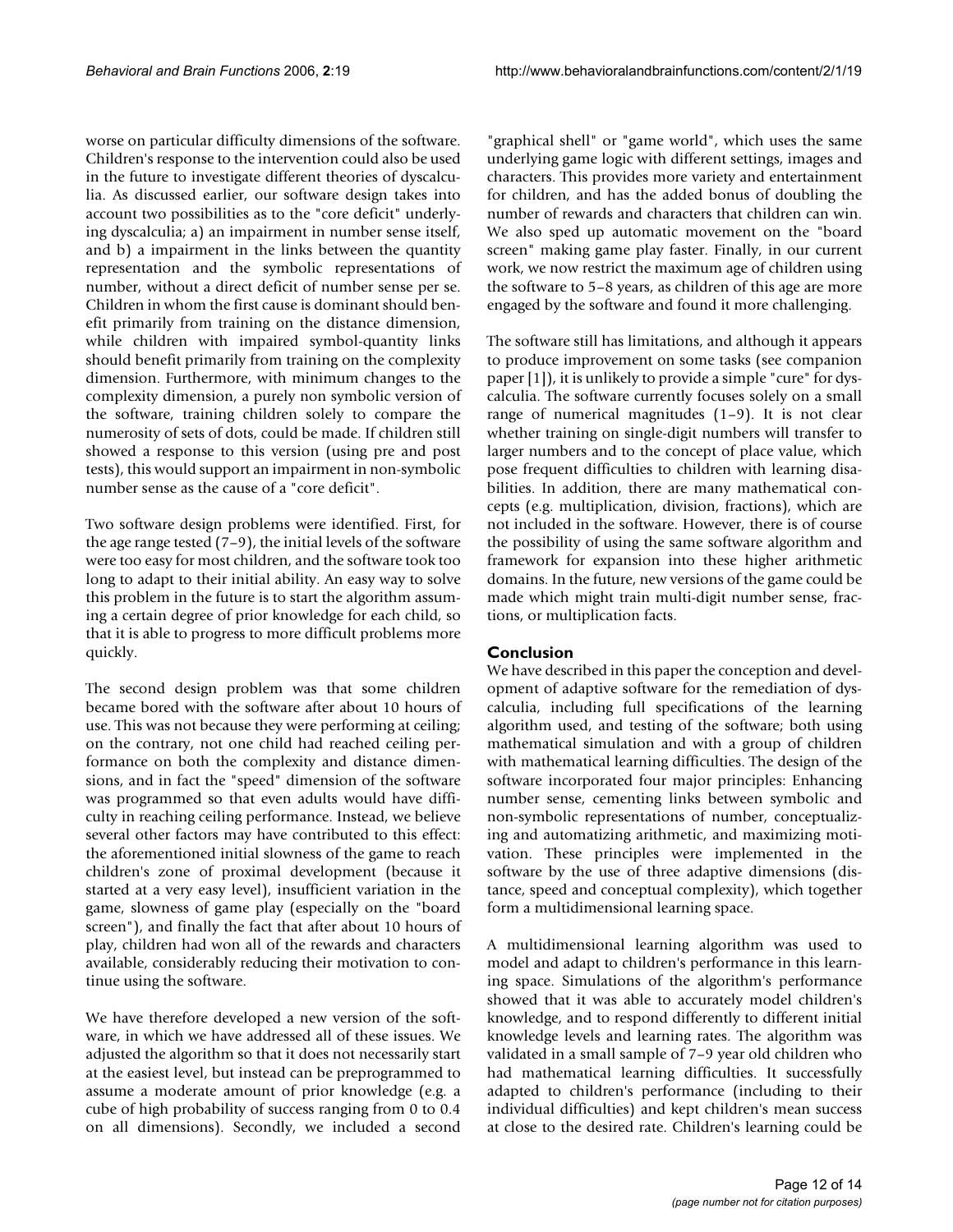seen as an increase in knowledge volume, and as eventual success in areas of initial failure.

These results, along with the results from pre and post testing (see accompanying paper [1]), suggest that the software may be useful for remediation of dyscalculia, at least for children aged 7–8 and under. In addition, there is potential to use the software to investigate different causes and subtypes of dyscalculia. Although the current paper focuses on dyscalculia, we emphasize that the learning algorithm developed is a general one, which could be used in any domain. Additionally, the software may have applications to the general instruction of number sense for normal children at a younger age (e.g. 3–6 yrs). Finally, the software described is open source and available online for free download, thus allowing other research groups as well as the general public to use and test its ability to help children at risk for mathematical learning disabilities.

#### **Competing interests**

The author(s) declare that they have no competing interests.

## **Authors' contributions**

The adaptive software was designed by AJW and SD (with intellectual input from LC and DC), and programmed by AJW. Most game graphics were designed by PP. Simulations of the software were carried out by SD and AJW. Collection and analysis of data from children was carried out by AJW and SKR, with assistance from DC, SD and LC. All authors read and approved the final manuscript, which was prepared by AJW and SD.

# **Additional material**

#### **Additional File 1**

*Example knowledge space movie. This movie file, output from our Matlab analysis program, shows the progress in knowledge space over time of one child using the software, shown as ten "slices" through the three-dimensional knowledge space cube. The x axis is speed, the y axis distance, and the z axis complexity. Red represents high probability of success, blue high probability of failure, green background = chance level (50%). As the child makes errors, patches of blue appear. We can see particular areas of difficulty which are consistently blue (e.g. for this child the speed dimension and higher levels of the complexity dimension), however we see that over time many of these become red as the child makes progress.* Click here for file

[\[http://www.biomedcentral.com/content/supplementary/1744-](http://www.biomedcentral.com/content/supplementary/1744-9081-2-19-S1.avi) 9081-2-19-S1.avi]

#### **Acknowledgements**

Funding for this research was provided by a Fyssen Foundation postdoctoral award to Anna Wilson and a McDonnell Foundation centennial grant to Stanislas Dehaene. In addition, we gratefully acknowledge a consultancy contract to Anna Wilson from the Brain and Learning Project of the OECD.

The original ideas which lead to the development of this software were generated through numerous discussions with Bruce McCandliss and Michael Posner. Thanks also to the many people who contributed in some way to this project: Anne Christophe, Dominique Chauvin and staff, Cassandra Davis, Nicole Dechambre, Ghislaine Dehaene-Lambertz, Bruno Della-Chiesa, Luc Foubert, Sharon Griffin, Caroline Jacubek, Nathalie Kelly, Alex Masloff, Philippe Mazet, Christophe Pallier, Philippe Pinel, Monique Plaza, Pekka Rasanen, Susannah Revkin, Dan Schwartz, Claire Sergent and Andry Vertiy.

#### **References**

- 1. Wilson AJ, Revkin SK, Cohen D, Cohen L, Dehaene S: **An open trial assessment of "The Number Race", an adaptive computer game for remediation of dyscalculia.** *Behavioral and Brain Functions* 2006, **2(20):**.
- 2. Merzenich MM, Jenkins WM, Johnston P, Schreiner C, Miller SL, Tallal P: **[Temporal Processing Deficits of Language-Learning](http://www.ncbi.nlm.nih.gov/entrez/query.fcgi?cmd=Retrieve&db=PubMed&dopt=Abstract&list_uids=8539603) [Impaired Children Ameliorated by Training.](http://www.ncbi.nlm.nih.gov/entrez/query.fcgi?cmd=Retrieve&db=PubMed&dopt=Abstract&list_uids=8539603)** *Science* 1996, **271:**77-81.
- 3. Tallal P, Miller SL, Bedi G, Byma G, Wang X, Nagarajan SS, Schreiner C, Jenkins WM, Merzenich MM: **[Language comprehension in lan](http://www.ncbi.nlm.nih.gov/entrez/query.fcgi?cmd=Retrieve&db=PubMed&dopt=Abstract&list_uids=8539604)[guage-learning impaired children improved with acoustically](http://www.ncbi.nlm.nih.gov/entrez/query.fcgi?cmd=Retrieve&db=PubMed&dopt=Abstract&list_uids=8539604) [modified speech.](http://www.ncbi.nlm.nih.gov/entrez/query.fcgi?cmd=Retrieve&db=PubMed&dopt=Abstract&list_uids=8539604)** *Science* 1996, **271:**81-84.
- 4. Temple E, Deutsch GK, Poldrack RA, Miller SL, Tallal P, Merzenich MM, Gabrieli JD: **[Neural deficits in children with dyslexia amel](http://www.ncbi.nlm.nih.gov/entrez/query.fcgi?cmd=Retrieve&db=PubMed&dopt=Abstract&list_uids=12604786)[iorated by behavioral remediation: evidence from functional](http://www.ncbi.nlm.nih.gov/entrez/query.fcgi?cmd=Retrieve&db=PubMed&dopt=Abstract&list_uids=12604786) [MRI.](http://www.ncbi.nlm.nih.gov/entrez/query.fcgi?cmd=Retrieve&db=PubMed&dopt=Abstract&list_uids=12604786)** *PNAS* 2003, **100:**2860-2865.
- 5. Vygotsky LS: *Mind in society: The development of higher psychological processes* Cambridge, MA: Harvard University Press; 1978.
- 6. Badian NA: **Dyscalculia and nonverbal disorders of learning.** In *Progress in Learning Disabilities Volume 5*. Edited by: Myklebust HR. New York: Stratton; 1983:235-264.
- 7. Gross-Tsur V, Manor O, Shalev RS: **[Developmental dyscalculia:](http://www.ncbi.nlm.nih.gov/entrez/query.fcgi?cmd=Retrieve&db=PubMed&dopt=Abstract&list_uids=8606013) [prevalence and demographic features.](http://www.ncbi.nlm.nih.gov/entrez/query.fcgi?cmd=Retrieve&db=PubMed&dopt=Abstract&list_uids=8606013)** *Dev Med Child Neurol* 1996, **38:**25-33.
- 8. Kosc L: **Developmental Dyscalculia.** *J Learn Disabil* 1974, **7:**164-177.
- 9. Lewis C, Hitch GJ, Walker P: **[The prevalence of specific arithme](http://www.ncbi.nlm.nih.gov/entrez/query.fcgi?cmd=Retrieve&db=PubMed&dopt=Abstract&list_uids=8188799)[tic difficulties and specific reading difficulties in 9- to 10-year](http://www.ncbi.nlm.nih.gov/entrez/query.fcgi?cmd=Retrieve&db=PubMed&dopt=Abstract&list_uids=8188799) [old boys and girls.](http://www.ncbi.nlm.nih.gov/entrez/query.fcgi?cmd=Retrieve&db=PubMed&dopt=Abstract&list_uids=8188799)** *J Child Psychol Psychiatry* 1994, **35:**283-292.
- 10. Rivera-Batiz FL: **Quantitative Literacy and the Likelihood of Employment Among Young Adults in the United States.** *The Journal of human resources* 1992, **27:**313-328.
- 11. Ansari D, Karmiloff-Smith A: **[Atypical trajectories of number](http://www.ncbi.nlm.nih.gov/entrez/query.fcgi?cmd=Retrieve&db=PubMed&dopt=Abstract&list_uids=12475711) [development: A neuroconstructivist perspective.](http://www.ncbi.nlm.nih.gov/entrez/query.fcgi?cmd=Retrieve&db=PubMed&dopt=Abstract&list_uids=12475711)** *Trends Cogn Sci* 2002, **6:**511-516.
- 12. Griffin SA: **Building number sense with Number Worlds: a mathematics program for young children.** *Early Child Res Q* 2004, **19:**173.
- 13. Griffin SA, Case R, Siegler RS: **Rightstart: Providing the central conceptual prerequisites for first formal learning of arithmetic to students at risk for school failure.** *Classroom lessons: Integrating cognitive theory and classroom practice* 1994:25-49.
- 14. Delazer M, Domahs F, Bartha L, Brenneis C, Lochy A, Trieb T, Benke T: **Learning complex arithmetic – an fMRI study.** *Cogn Brain Res* 2003, **18:**76.
- 15. Dehaene S: *The Number Sense: How the Mind Creates Mathematics* Oxford: Oxford University Press; 1997.
- 16. Dehaene S, Dehaene-Lambertz G, Cohen L: **[Abstract representa](http://www.ncbi.nlm.nih.gov/entrez/query.fcgi?cmd=Retrieve&db=PubMed&dopt=Abstract&list_uids=9720604)[tions of numbers in the animal and human brain.](http://www.ncbi.nlm.nih.gov/entrez/query.fcgi?cmd=Retrieve&db=PubMed&dopt=Abstract&list_uids=9720604)** *Trends Neurosci* 1998, **21:**355-361.
- 17. Dehaene S, Molko N, Cohen L, Wilson AJ: **[Arithmetic and the](http://www.ncbi.nlm.nih.gov/entrez/query.fcgi?cmd=Retrieve&db=PubMed&dopt=Abstract&list_uids=15082328) [brain.](http://www.ncbi.nlm.nih.gov/entrez/query.fcgi?cmd=Retrieve&db=PubMed&dopt=Abstract&list_uids=15082328)** *Curr Opin Neurobiol* 2004, **14:**218-224.
- 18. Pica P, Lemer C, Izard V, Dehaene S: **[Exact and approximate](http://www.ncbi.nlm.nih.gov/entrez/query.fcgi?cmd=Retrieve&db=PubMed&dopt=Abstract&list_uids=15486303) [arithmetic in an Amazonian indigene group.](http://www.ncbi.nlm.nih.gov/entrez/query.fcgi?cmd=Retrieve&db=PubMed&dopt=Abstract&list_uids=15486303)** *Science* 2004, **306:**499-503.
- 19. Wilson AJ, Dehaene S: **Number sense and developmental dyscalculia.** In *Human Behavior and the Developing Brain* 2nd edition. Edited by: Coch D, Dawson G. Fischer K: Guilford Press in press.
- 20. Butterworth B: *The Mathematical Brain* London: Macmillan; 1999.